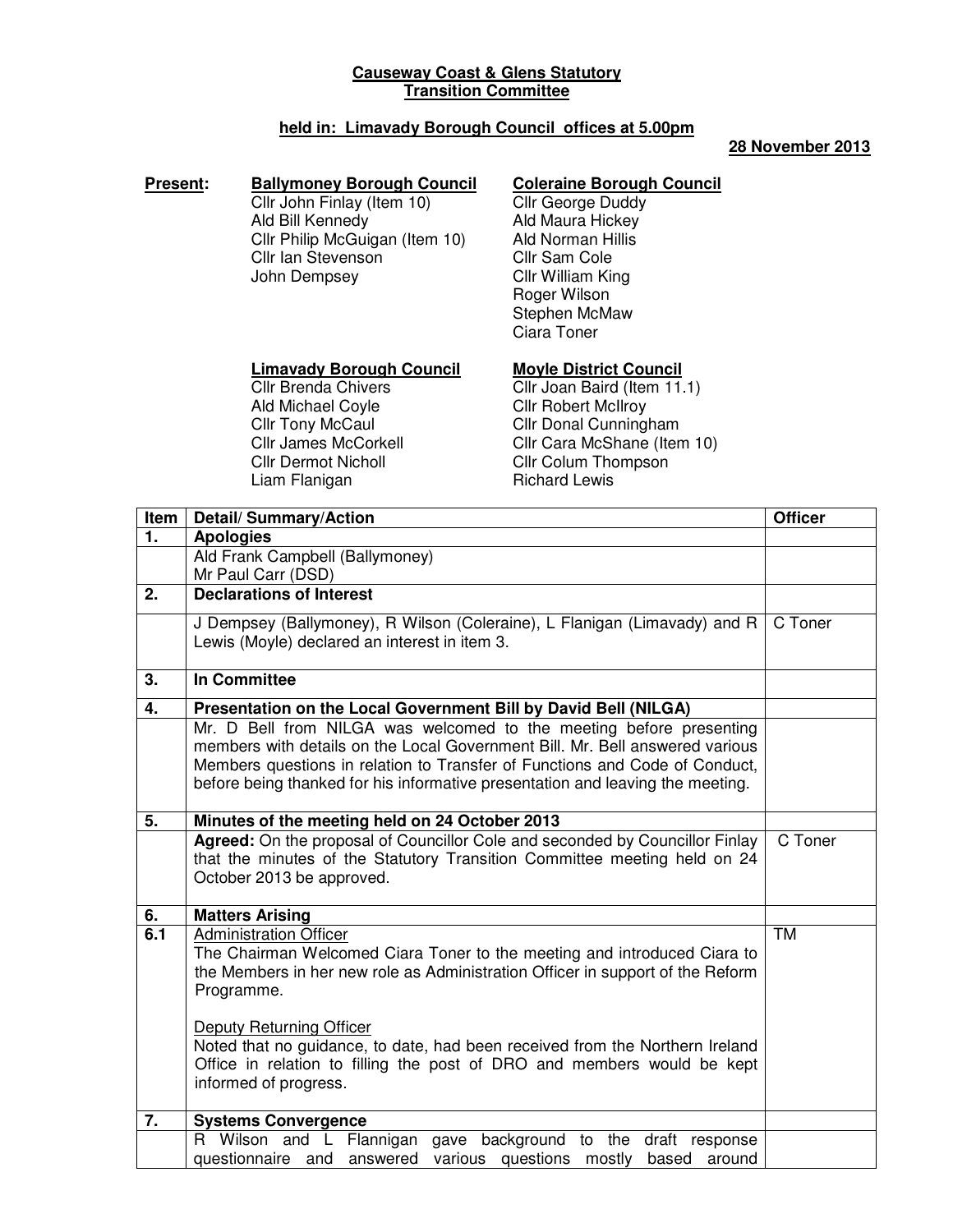|     | accountability, level of stakeholder's involvement, and the procurement<br>process. Councillor Baird suggested some additional comments for inclusion in<br>the response. The response was agreed to include the additional information.                                                                                          |  |
|-----|-----------------------------------------------------------------------------------------------------------------------------------------------------------------------------------------------------------------------------------------------------------------------------------------------------------------------------------|--|
| 8.  | Transition Managers Report STC/2013/11/8                                                                                                                                                                                                                                                                                          |  |
| 8.1 | Domain address for website                                                                                                                                                                                                                                                                                                        |  |
|     | Following on from discussions at a workshop held on 14 November, Members<br>were asked to consider a preferred Domain address for the new Council. Two<br>possible options were presented to Members based on the workshop.                                                                                                       |  |
|     | www.causewaycoastandglens.gov.uk<br>www.causeway.gov.uk                                                                                                                                                                                                                                                                           |  |
|     | The TM manager circulated recent correspondence from Moyle District Council<br>in relation to the Council's view on the new website address. After considering<br>this, Councillor Duddy requested a 5 minute recess.                                                                                                             |  |
|     | When the meeting was reconvened, Councillor Duddy proposed that the item<br>be deferred to allow the other Councils an opportunity to submit their views.<br>This was seconded by Councillor Finlay.                                                                                                                              |  |
|     | A discussion ensued on the topic with a number of concerns raised in relation<br>to more domain addresses being discussed at the workshop that were not<br>listed for consideration.                                                                                                                                              |  |
|     | A proposal was made by Councillor McGuigan and seconded by Councillor<br>McShane to make a decision that evening. An additional proposal was made<br>by Councillor McGuigan and seconded by Councillor McShane that<br>consideration<br>be<br>website<br>address<br>given<br>to<br>the<br>domain<br>www.causewaycoastandglens.org |  |
|     | Following discussion, Councillor Duddy's proposal was put to a vote, with 9<br>votes in favour and 9 votes against. The Chair gave his casting vote in favour<br>and it was;                                                                                                                                                      |  |
|     | Agreed: that the item be deferred to allow enough time for the other Cluster<br>Councils to submit a view to the STC on the preferred Domain address.                                                                                                                                                                             |  |
|     | <b>Shadow Council Chamber</b><br>The TM provided information on the topic as detailed in the report. Cllr<br>McGuigan expressed the view that detailed costs had not been provided in<br>relation to adjustments to the Coleraine Borough Council Chamber.                                                                        |  |
|     | Following a Member's question relating to a budget for aligning the Coleraine<br>Borough Council Chamber for use by the Shadow Council, the TM manager<br>confirmed that £76,000 had been allowed for in the STC budget to undertake<br>the work. The cost would be split equally between the 4 cluster Councils.                 |  |
|     | Agreed: On the proposal of Councillor Stevenson and Seconded by Alderman<br>Hillis that Coleraine Borough Council Chamber be used for the Shadow<br>Council.                                                                                                                                                                      |  |
|     | <b>Members Capacity Building</b><br>The TM Manager advised of dates that had been identified for the various<br>Membership Capacity Building Courses and suggested Members decide on<br>which course they wish to attend and preferred dates.                                                                                     |  |
|     | Agreed: On the proposal of Alderman Hickey and seconded by Councillor                                                                                                                                                                                                                                                             |  |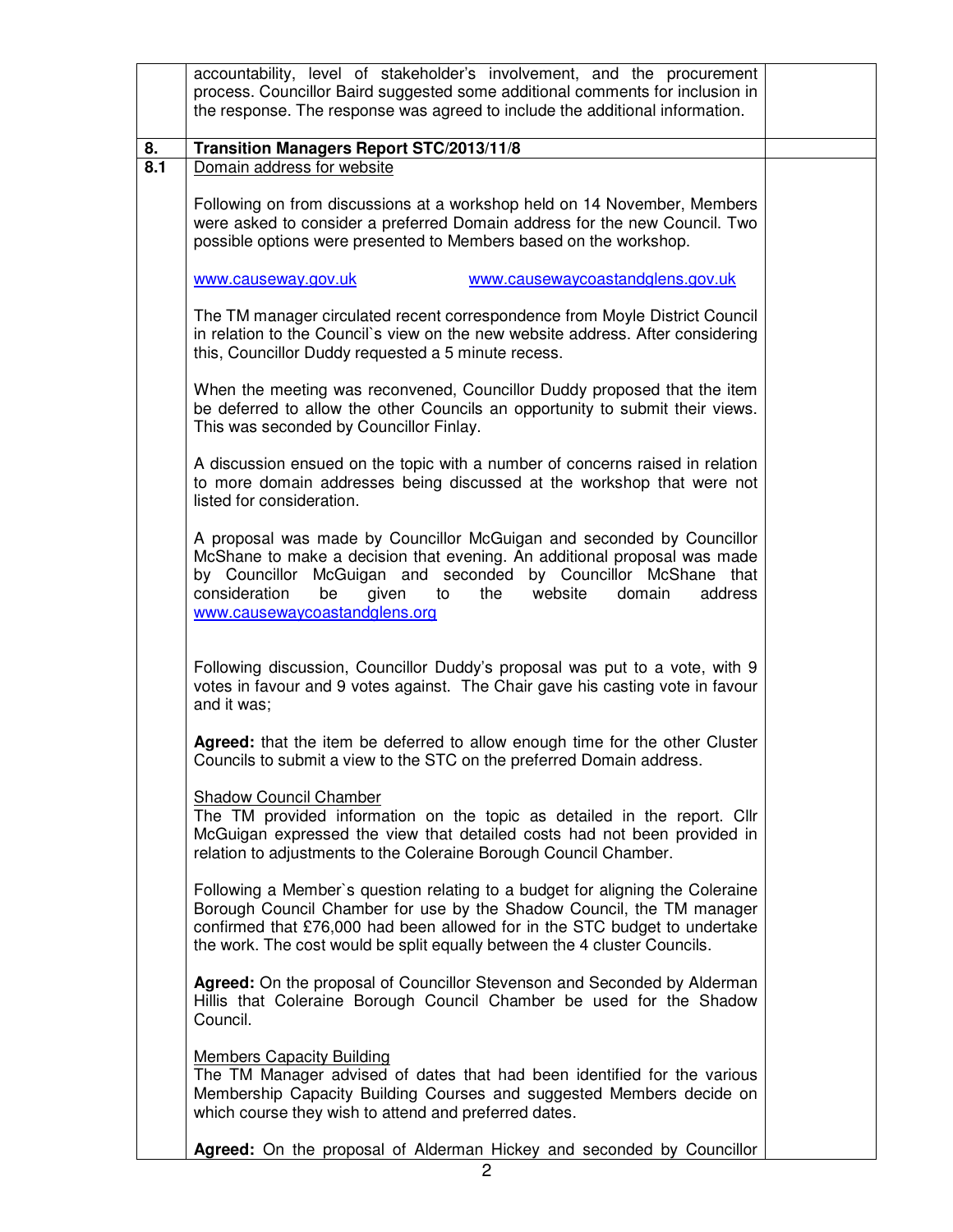| Finlay that Members, who wish to do so, attend the STC Support Program on<br>either the 16 or 17 of December 2013 and other dates for the remaining course<br>would be identified in the New Year.<br>Insurance<br>The TM advised that the most recent and up to date costing for STC insurance<br>cover was £1100. However, the Department of the Environment (DOE) has yet<br>to clarify the relationship between Limavady Borough Council as the lead<br>financial Council and initial employer of the new Chief Executive as per DOE<br>guidance and the STC as the body responsible for the recruitment process and<br>issuing the letter of job offer. The DOE has undertaken to clarify this<br>relationship to enable the appropriate insurance cover to be in place.<br><b>DSD Transferring Assets and Liabilities</b><br>Members noted details on the transfer of assets register supplied by the<br>Department of Social Development (DSD) to the new Causeway Coast and<br>Glens District Council. Further to this it was advised that the Chief Executives<br>and TM would be meeting with the DSD in the near future to discuss the<br>transfer of functions in more detail.<br>In response to a member's question, the TM would investigate on what basis<br>evaluations had been calculated and report back to the STC. |            |
|-----------------------------------------------------------------------------------------------------------------------------------------------------------------------------------------------------------------------------------------------------------------------------------------------------------------------------------------------------------------------------------------------------------------------------------------------------------------------------------------------------------------------------------------------------------------------------------------------------------------------------------------------------------------------------------------------------------------------------------------------------------------------------------------------------------------------------------------------------------------------------------------------------------------------------------------------------------------------------------------------------------------------------------------------------------------------------------------------------------------------------------------------------------------------------------------------------------------------------------------------------------------------------------------------------------------------------------------|------------|
|                                                                                                                                                                                                                                                                                                                                                                                                                                                                                                                                                                                                                                                                                                                                                                                                                                                                                                                                                                                                                                                                                                                                                                                                                                                                                                                                         |            |
| 9.<br><b>Expenditure approvals</b><br>Revised Guidance on Expenditure Controls and Cluster Capital Programme<br>Mrs McCleery presented members with details of updates to the Revised<br>Guidance on Expenditure Controls.<br>The TM circulated updated information on the Cluster Capital Programme<br>noting that Moyle District Council has yet to finalise its submission to the STC.<br>The Chairman asked Members if they were in a position to approve the Cluster<br>Capital Programme, as presented noting that the projects had already been<br>agreed by their Councils.<br>Agreed: On the proposal of Alderman Coyle and seconded by Councillor<br>McGuigan that approval be given to the Cluster Capital Programme.                                                                                                                                                                                                                                                                                                                                                                                                                                                                                                                                                                                                        | I McCleery |
| 10.<br><b>Shadow Council Budget</b>                                                                                                                                                                                                                                                                                                                                                                                                                                                                                                                                                                                                                                                                                                                                                                                                                                                                                                                                                                                                                                                                                                                                                                                                                                                                                                     |            |
| Mrs McCleery provided members with details of the draft Shadow Council<br>Budget and stated that clarification on the method of apportionment between<br>the four Councils has yet to be confirmed.<br>Agreed: On the proposal of Alderman Stevenson and seconded by Councillor<br>Baird that approval be given to the Shadow Council Budget as detailed in the<br>report.                                                                                                                                                                                                                                                                                                                                                                                                                                                                                                                                                                                                                                                                                                                                                                                                                                                                                                                                                              | I McCleery |
| 11.<br>Correspondence                                                                                                                                                                                                                                                                                                                                                                                                                                                                                                                                                                                                                                                                                                                                                                                                                                                                                                                                                                                                                                                                                                                                                                                                                                                                                                                   |            |
| 11.1<br>Invitation to conference – 'Laying the Foundation for Community<br>Planning'<br>It was advised the seminar would take place in 3 December, 2013 and any<br>members wishing to attend were to let the TM as soon as possible.<br>Alderman Hickey expressed her interest in attending.                                                                                                                                                                                                                                                                                                                                                                                                                                                                                                                                                                                                                                                                                                                                                                                                                                                                                                                                                                                                                                            | <b>TM</b>  |
| 11.2<br>Letter from DOE dated 31 October 2013 in relation to funding for Change<br><b>Manager</b><br>Noted. Letter of acceptance in respect of the employment of the Change<br>Manager.                                                                                                                                                                                                                                                                                                                                                                                                                                                                                                                                                                                                                                                                                                                                                                                                                                                                                                                                                                                                                                                                                                                                                 |            |